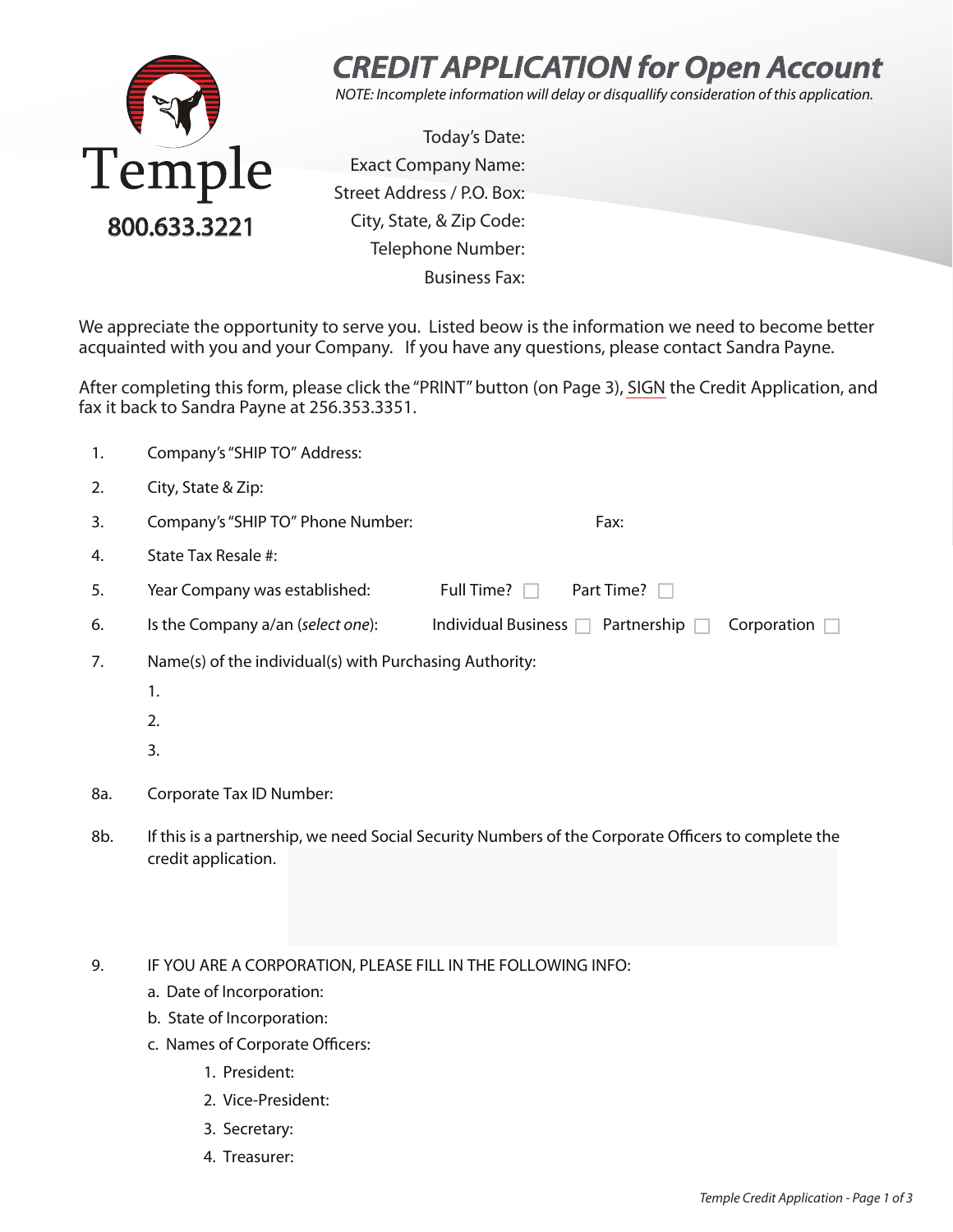# 10. **BUSINESS REFERENCES THAT EXTEND CREDIT TO YOUR COMPANY**

Please give complete name, account number, fax and telephone numbers of firms. Please do not submit credit card or utility companies (as they do not confirm).

- 1. Name: Customer Account Number: Telephone: Fax:
- 2. Name: Customer Account Number: Telephone: Fax:
- 3. Name: Customer Account Number: Telephone: Fax:
- 4. Name: Customer Account Number: Telephone: Fax:
- 5. Name: Customer Account Number: Telephone: Fax:

#### 11. **BUSINESS ACCOUNT**

- Bank:
- Address:
- Telephone: Fax:
- Contact at Bank:
- Account Number:
- Authorized Signers:

# 12. **BONDING COMPANY FOR PERTINENT PROJECT:**

Name: Address: City, State, & Zip: